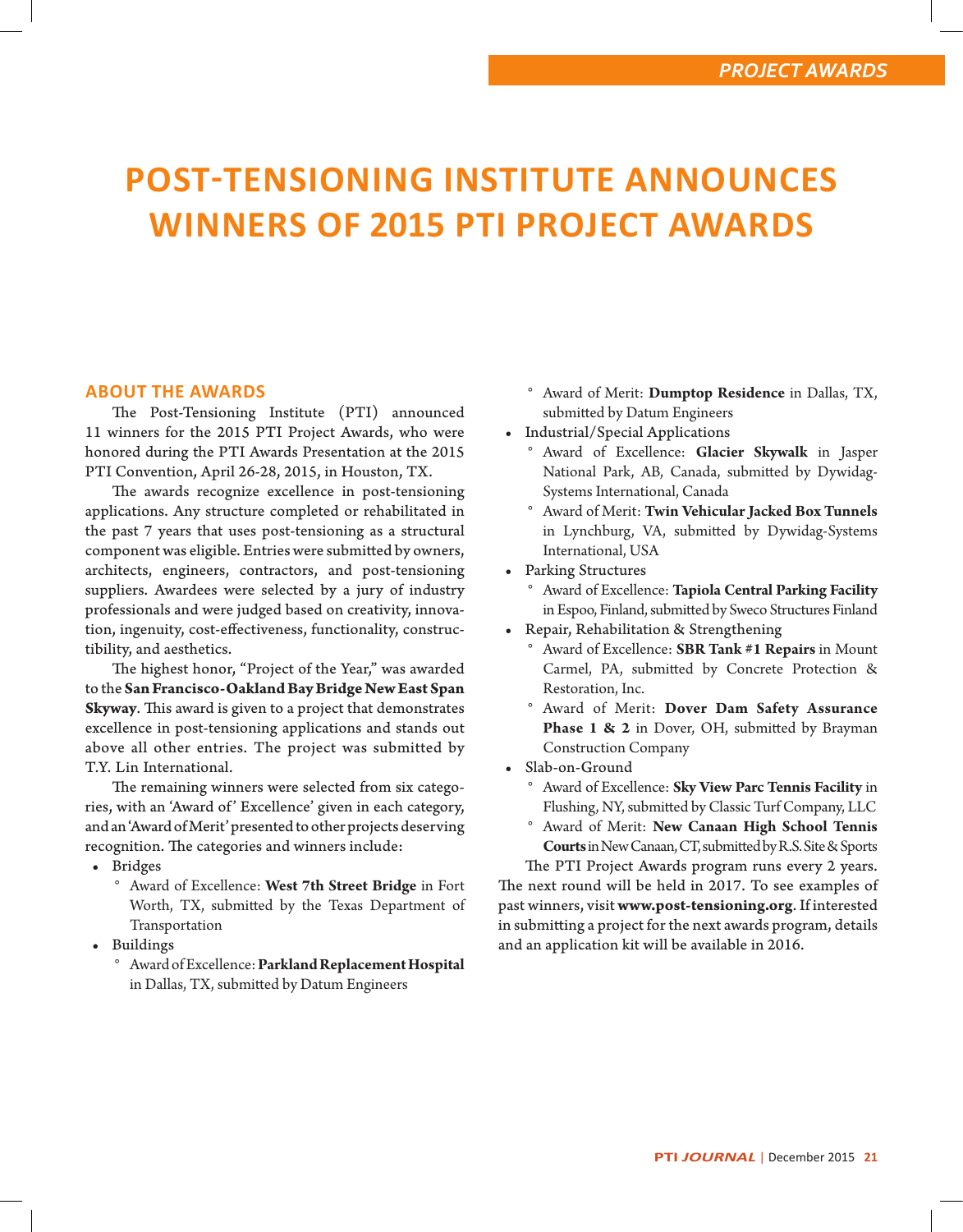# **2015 AWARD OF EXCELLENCE: TAPIOLA CENTRAL PARKING FACILITY**

# **USE AND ADVANTAGE OF POST-TENSIONING IN STRUCTURE**

Post-tensioning (PT) and cast-in-place methods were selected because of the nature of the underground cave construction project (Fig. 1). Easily adapted architecture to uneven rock surface, watertight floor structure, high-quality finish, and cost-effectiveness were driving this solution forward. PT was used in beam slab structures. Slab thickness was typically 7.9 in.  $(200 \text{ mm})$  for 27.2 ft  $(8.3 \text{ m})$ spans with loading of 115 lb/ft² (5.5 kN/m²). Beam height was typically 35 in. (900 mm) and width 23.6 in. (600 mm) for span length of  $47.6$  ft  $(14.5 \text{ m})$  (Fig. 2 and 3).

### **PROJECT SUMMARY**

This parking cave project was the start for renewal Tapiola area in the city of Espoo, Finland. In the overall project, all parking facilities will be relocated underground and the released space on ground level will be reserved for pedestrian traffic and other new activities (Fig. 4). This parking cave's first phase will have 1669 parking spaces, and another smaller underground car park in Tapiola related to this one has 337 parking spaces. Together, they have space for 2006 cars and therefore form Finland's largest underground cave park. There is also space for future expansion. There will be also charging points for electrical cars in every floor. This parking cave will provide parking space not only for people using the commercial services in Tapiola, but it will also work as connecting parking for the new metro line (from 8/2016). A large amount of the commercial buildings in Tapiola centrum will be demolished and rebuilt in the next 15 years.

For more information about renewal of Tapiola centre, visit, www.tapiolankeskus.fi/en/Welcome-to-Tapiola.



*Fig. 1—Rendering of underground cave parking.*